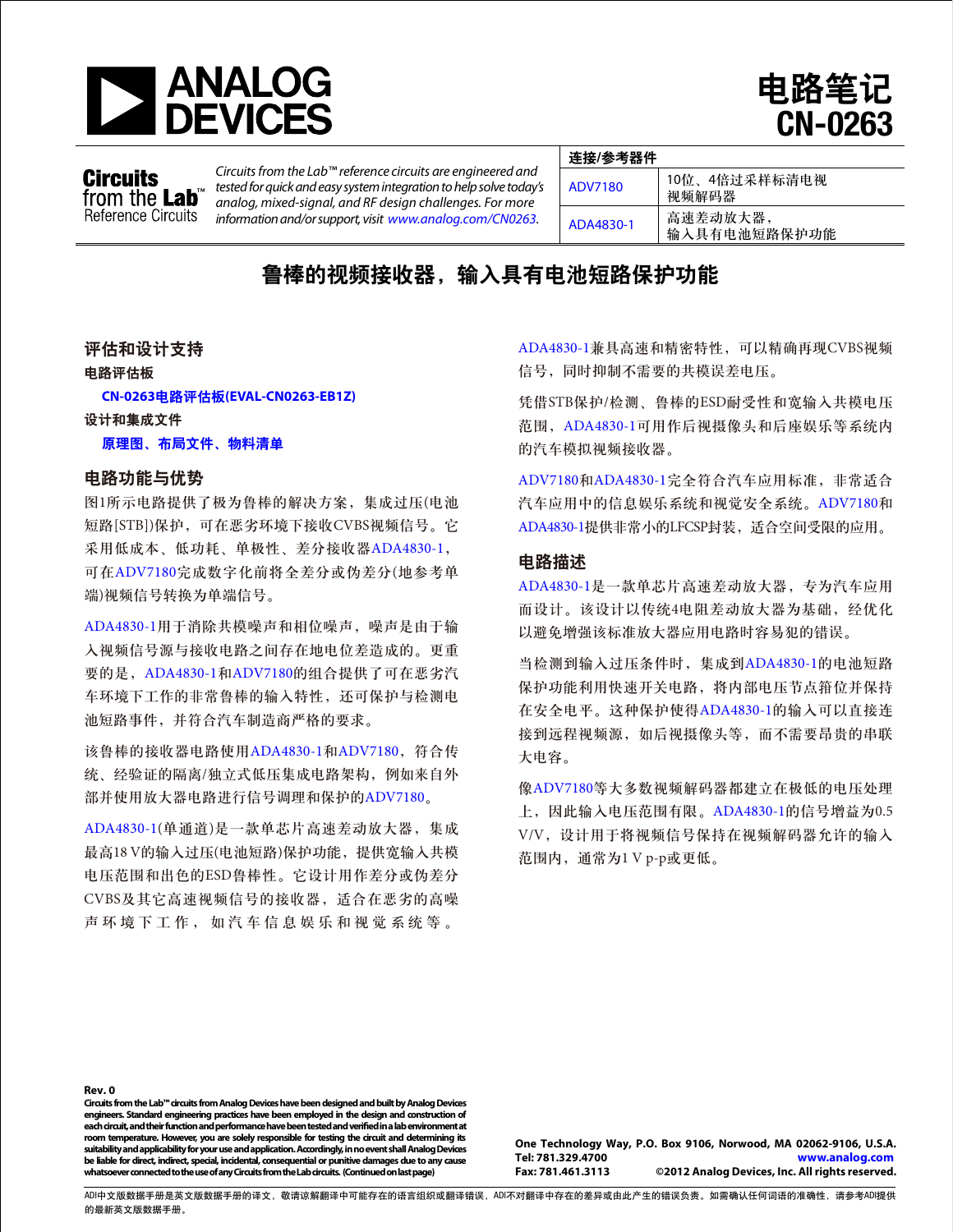# CN-0263



图1. 鲁棒的差分视频接收器,采用[ADA4830-1](www.analog.com/zh/ADA4830-1)和[ADV7180\(](www.analog.com/zh/ADV7180)未显示所有连接和去耦)

# 输入共模电压范围

在一个具有0.5 V/V增益的标准4电阻差动放大器中,输入 共模(CM)范围是内核放大器CM范围的三倍。[ADA4830-1](www.analog.com/zh/ADA4830-1) 的输入共模被扩展至超过地电压±8.5 V(5 V电源)。这种极 宽的共模电压范围可让[ADA4830-1](www.analog.com/zh/ADA4830-1)和[ADV7180](www.analog.com/zh/ADV7180)在很大的共 模偏置和噪声下工作,而对图像质量不产生任何不利影响。

#### 线路诊断

图1所示的[ADA4830-1/](www.analog.com/zh/ADA4830-1) [ADV7180](www.analog.com/zh/ADV7180)组合通过连接[ADA4830-1](www.analog.com/zh/ADA4830-1) 上的STB输出至[ADV7180](www.analog.com/zh/ADV7180)的其中一个GPIO端口而具有电池 短路线路诊断功能。在电池短路事件发生期间,STB输出 为逻辑低电平信号。[ADV7180](www.analog.com/zh/ADV7180)读取该低电平并产生一个可 被系统微控制器读取的中断。电池短路输出标志(STB引脚) 功能与电池短路保护无关。它的作用是表示每个输出的过 压状态。由于是被动提供保护,因此始终有效;标志仅表 示目前是否发生故障而已。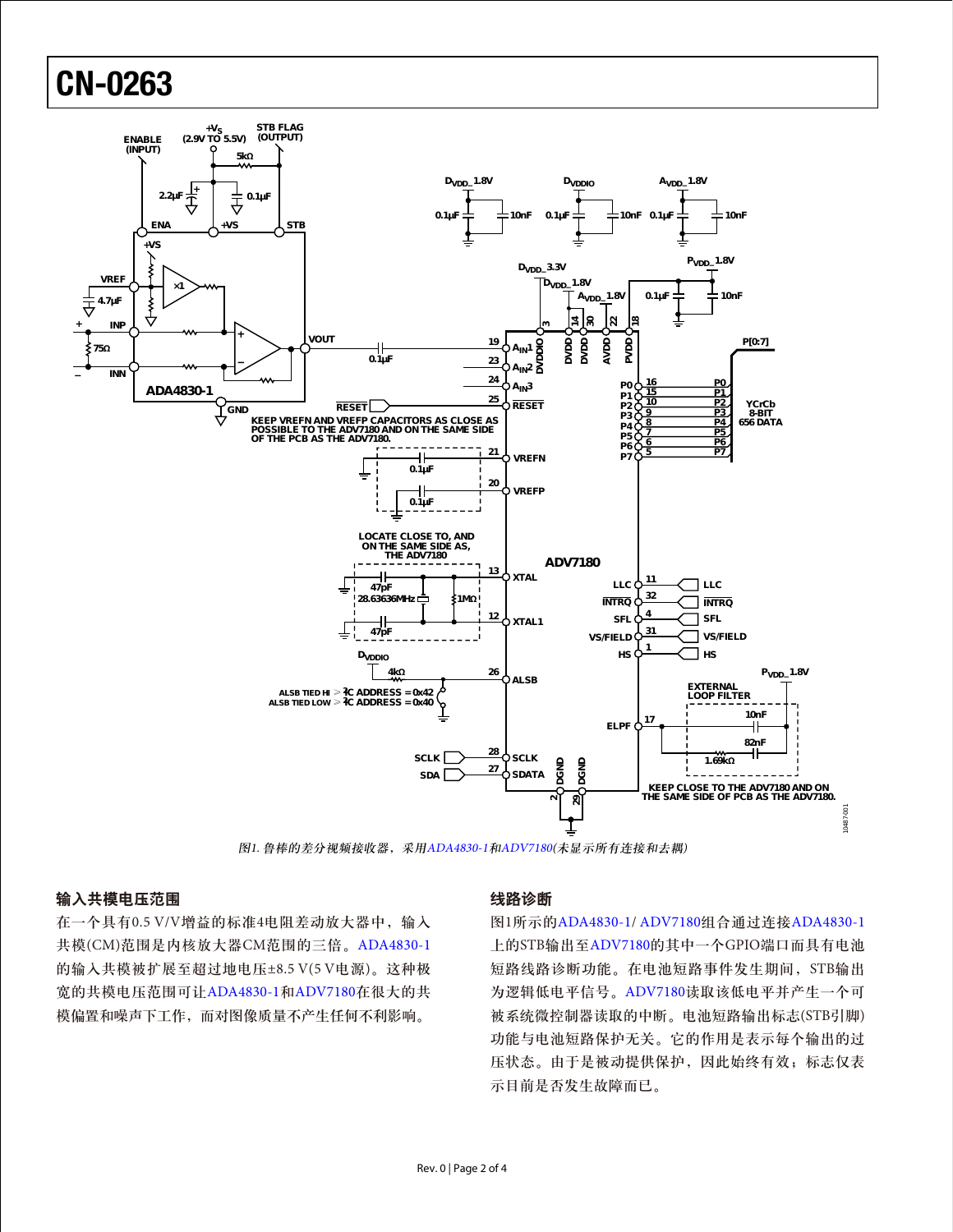# CN-0263

10487-004

#### 输入**ESD**保护

保护[ADA4830-1](www.analog.com/zh/ADA4830-1)输入的架构采用了双向非对称闭锁电压的 全新技术。它不受电池短路影响,并且具有超过8 kV HBM 等级的ESD鲁棒性。对于高达15 kV的额外ESD保护,推荐 使用外部瞬态抑制器。

#### 共模噪声抑制

[ADA4830-1](www.analog.com/zh/ADA4830-1)集成的片内电阻内部匹配良好,增加了宽频率 范围的共模抑制(CMR)性能。图2表示[ADA4830-1](www.analog.com/zh/ADA4830-1) CMR与 频率的关系,低频时的典型值为65 dB,可在共模噪声较大 的情况下恢复视频信号。



图2. 不同输入共模电压下的CMR与频率响应的关系

共模误差,无论是直流偏置还是交流信号,都会降低视频 图像质量。图3和图4显示白色背景下的单个巨大黑色条 纹。图3表示500 kHz、1 V p-p共模噪声信号对视频图像质 量的影响。图4表示加入了[ADA4830-1](www.analog.com/zh/ADA4830-1)输入级以去除共模噪 声的增强视频图像质量。



图3. 加入1 V p-p、500 kHz共模噪声、旁路[ADA4830-1](www.analog.com/zh/ADA4830-1)后, 视频显示的黑色条纹



图4. ADA4830-1抑制1 V p-p、500 kHz共模噪声后, 视频显示的黑色条纹

[ADV7180](www.analog.com/zh/ADV7180)自动检测与全球NSTC、PAL和SECAM标准兼容 的标准模拟基带电视信号,并将其转换为与8位ITU-R.656 接口标准兼容的4:2:2分量视频数据。针对具有真8位数据 分辨率的消费电子应用,精确的10位模数转换可以提供专 业品质的视频性能。三个模拟视频输入通道接受标准复合 视频信号、S-视频信号或分量视频信号,支持较宽范围的 消费视频源。自动增益控制(AGC)和箝位复位电路使输入 视频信号峰峰值范围可达到1.0 V。

#### 印刷电路板**(PCB)**布局考量

在任何注重精度的电路中,必须仔细考虑电路板上的电源 和接地回路布局。PCB应尽可能隔离数字部分和模拟部 分。本PCB采用4层板堆叠而成,具有较大面积的接地层和 电源层多边形。有关布局和接地的详细论述,请参见 [MT-031](http://www.analog.com/MT-031)指南;有关去耦技术的信息,请参见[MT-101](http://www.analog.com/MT-101)指南。

通过10 μF和0.1 μF电容对[ADV7180](www.analog.com/zh/ADV7180)的电源进行去耦。此外, 采用0.1 μF和22 μF电容对[ADA4830-1](www.analog.com/zh/ADA4830-1)进行去耦,以适当抑制 噪声并减小纹波。这些电容应尽可能靠近相应器件,以确 保0.1 μF电容具有低ESR值。对于所有高频去耦,建议使用 陶瓷电容。

确保电源走线尽可能宽,以提供低阻抗路径,并减小电源 线路上的毛刺效应。通过数字地将时钟及其它快速开关数 字信号屏蔽起来,使之不影响电路板的其它器件。

有关本电路笔记的完整设计支持包,包括电路板布局布 线、完整的原理图和物料清单,请参阅 http://www.analog.com/CN0263-DesignSupport。